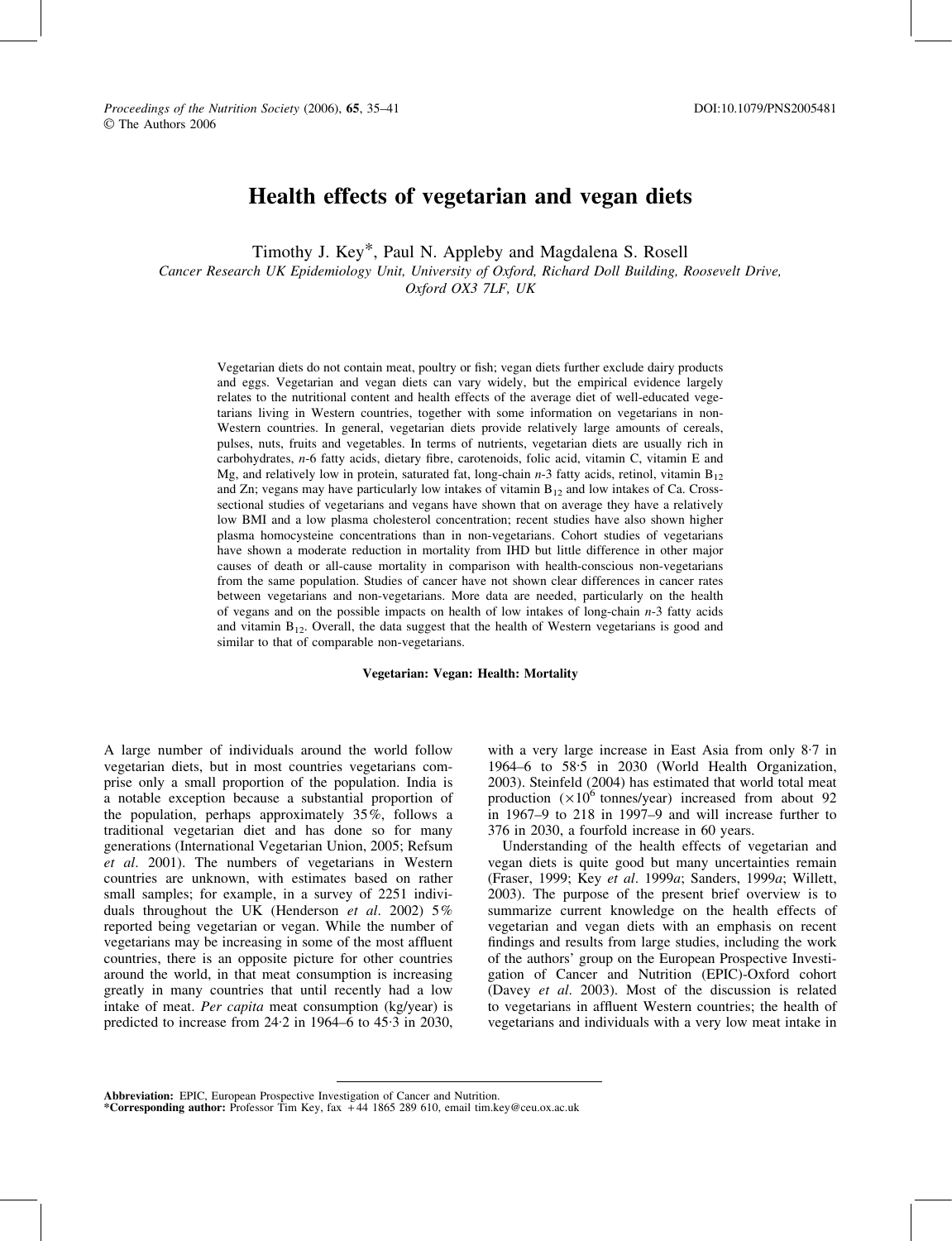poorer countries is a very important topic and there is some information available, but proper consideration of this topic is outside the scope of the present brief overview.

#### Dietary characteristics of vegetarian diets

Vegetarians are defined as individuals who do not eat any meat, poultry or fish. Vegetarians are sub-classified as lacto-ovo vegetarians who eat dairy products and/or eggs and vegans who do not eat any animal products. Since vegetarian diets are defined by what they do not contain, the actual composition of vegetarian diets can vary widely. For the purpose of the present review the discussion is largely based on the observed average diet of vegetarians as described in published reports, and mostly for individuals living in affluent Western countries.

# Nutritional status of vegetarians

## Nutrient intake

Reviews by expert groups such as the American Dietetic Association and Dietitians of Canada (2003) have concluded that a well-planned vegetarian diet is adequate for all stages of the life cycle including infancy, childhood and adolescence. Comparisons of the food intakes of vegetarians and non-vegetarians show that vegetarian diets generally provide relatively large amounts of cereals, pulses, nuts, fruits and vegetables. Together with the differences in intakes of animal foods, these differences in food intake result in several characteristic differences in nutrient intake. Vegetarian diets are usually rich in carbohydrates, n-6 fatty acids, dietary fibre, carotenoids, folic acid, vitamin C, vitamin E and Mg, and relatively low in protein, saturated fat, long-chain  $n-3$  fatty acids, retinol, vitamin  $B_{12}$  and Zn; vegans can have particularly low intakes of vitamin  $B_{12}$  and low intakes of Ca (e.g. data from EPIC-Oxford; Davey et al. 2003).

These differences in nutrient intake might have favourable or unfavourable effects on the nutritional status and health of vegetarians. Current knowledge of nutrition suggests that the relatively high intakes of dietary fibre, folic acid, vitamin C, vitamin E and Mg and low intake of saturated fat might all have benefits. In particular, vegetarians are more likely than non-vegetarians to reach the UK Department of Health (1991) targets for fruit and vegetables and the dietary reference values for saturated fatty acids of 10% total energy and NSP of 18 g/d. For example, mean saturated fat intakes expressed as percentage energy are estimated as 10.7 and 10.4 in male and female meat-eaters, 9. 4 and 9. 3 in male and female vegetarians and 5. 0 and 5. 1 in male and female vegans (Davey *et al.* 2003). For NSP, mean intakes (g/d) are  $18.7$  and  $18.9$ in male and female meat-eaters, 22. 7 and 21. 8 in male and female vegetarians, and 27. 7 and 26. 4 in male and female vegans (Davey et al. 2003).

The impact on health of the relatively high intakes of carbohydrates and  $n-6$  fatty acids and relatively low intakes of protein, retinol and Zn in vegetarians is unclear; mean intakes of these nutrients in vegetarians are probably

close to or above the recommended intakes, where applicable (Davey et al. 2003), and these nutrients are not discussed further in the present review. For n-3 fatty acids and vitamin  $B_{12}$ , however, there is substantial recent research relevant to the status of vegetarians in relation to these nutrients and this aspect will be discussed further, together with Fe status.

#### n-3 Fatty acids

Plant foods can provide  $\alpha$ -linolenic acid but are devoid of the long-chain  $n-3$  fatty acids EPA and DHA (marine algae can provide EPA and DHA and are acceptable to vegetarians but are not considered here as a plant food); eggs and to a lesser extent dairy products contain low levels of EPA and DHA that vary according to the feeding of the animal. Studies of plasma levels of  $n-3$  fatty acids have consistently shown that vegetarians have lower levels of EPA and DHA than meat-eaters, with lower levels in vegans than in lacto-ovo-vegetarians (Sanders et al. 1978a; Sanders, 1999b). Recently, it has been shown that plasma levels of EPA and DHA in vegans are not related to the duration of adherence to the diet over periods of  $\leq 20$ years, suggesting that the endogenous production of these fatty acids in vegetarians and vegans may result in low but stable plasma concentrations (Rosell et al. 2005c). Studies using labelled  $\alpha$ -linolenic acid have shown that conversion of this fatty acid to EPA and DHA can occur in human subjects but that the rate of conversion is low in females and very low in males (Williams & Burdge, 2006). Vegetarian diets are usually rich in linoleic acid, which may reduce the conversion of  $\alpha$ -linolenic acid to EPA and DHA (Davis & Kris-Etherton, 2003), but there is no direct evidence that plasma levels of EPA and DHA in vegetarians can be substantially increased by following a diet low in linoleic acid and high in  $\alpha$ -linolenic acid.

It is unknown whether the low levels of EPA and DHA in the plasma of vegetarians have effects on health. In a small uncontrolled trial in which supplements of EPA and DHA were given to ten vegetarians Mezzano et al. (2000) observed an increase in the plasma levels of these fatty acids and a reduction in platelet aggregation, a possible risk factor for CVD, but more research is needed to explore this possible effect.

# Vitamin B<sub>12</sub>

Food plants do not contain vitamin  $B_{12}$ ; therefore, the only reliable sources of vitamin  $B_{12}$  for vegetarians are dairy products and eggs, fortified foods and dietary supplements (Herbert, 1988; Dagnelie et al. 1991). It has been claimed that some plant foods such as seaweed and tempeh might provide true vitamin  $B_{12}$ , but this claim has not been established and much or all the material in these foods that is detected by assays for vitamin  $B_{12}$  may be vitamin  $B_{12}$  analogues that are either inactive or may antagonize true vitamin B12 (Dagnelie et al. 1991; Dagnelie, 1997).

Early studies of vitamin  $B_{12}$  status in vegetarians have shown that, as would be expected, dietary intake and plasma concentrations are lower than those in meat-eaters (Armstrong et al. 1974; Sanders et al. 1978b). Clinical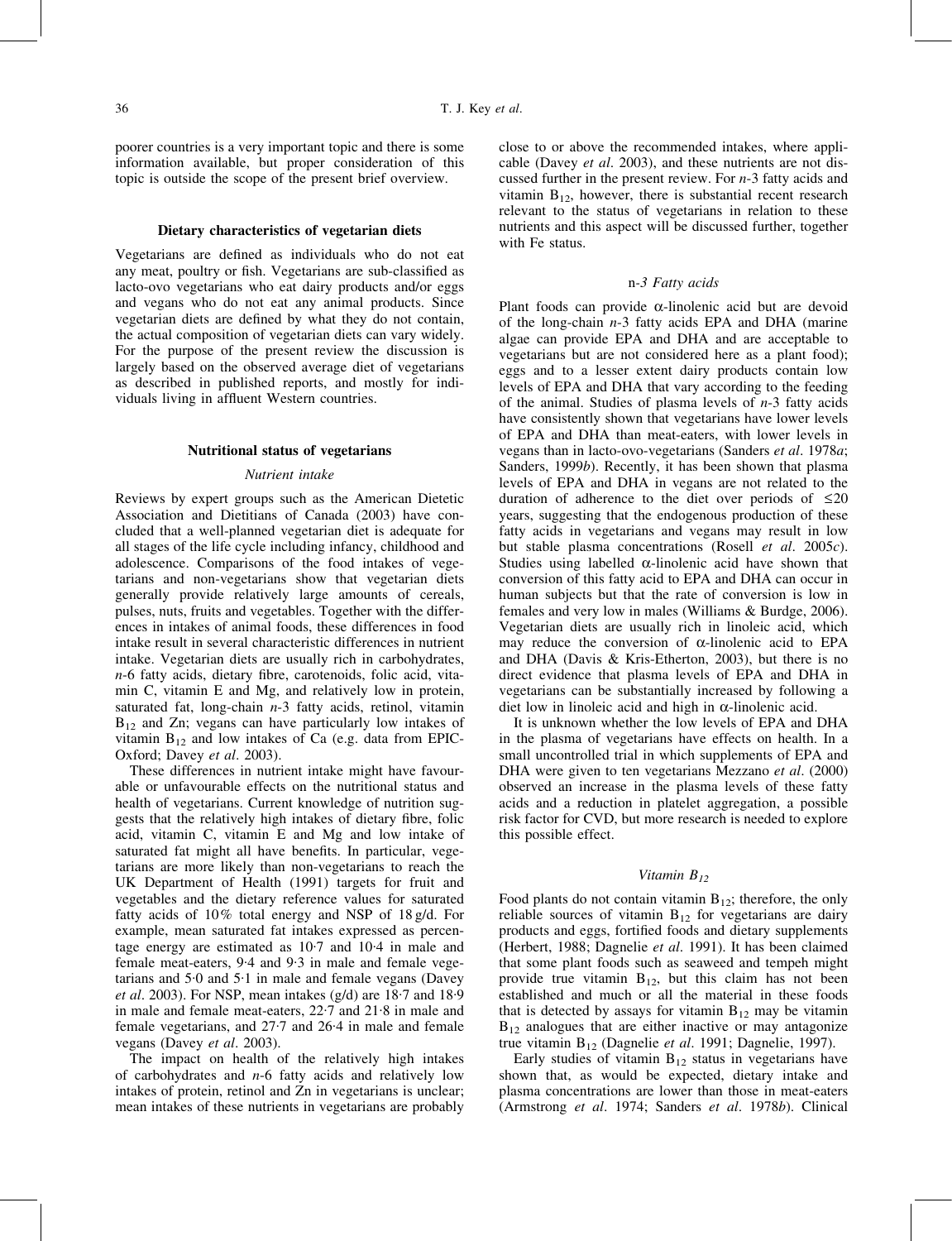evidence of vitamin  $B_{12}$  deficiency has been reported in some vegans but is apparently uncommon (Antony, 2003). Recent research using more sensitive indicators of vitamin  $B_{12}$  status (plasma methylmalonic acid, homocysteine and holotranscobalamin II) has shown that substantial proportions of vegans and even of vegetarians have suboptimal vitamin  $B_{12}$  status according to these criteria, both among affluent Western vegetarians and in other countries including India, China and Taiwan (Mann et al. 1999; Refsum et al. 2001; Hung et al. 2002; Kwok et al. 2002; Herrmann et al. 2003; Koebnick et al. 2004). Dietary vitamin  $B_{12}$  deficiency is also now recognized to be a serious problem in non-vegetarian populations with a low intake of meat because of poverty (Stabler & Allen, 2004).

Recent work shows that vegetarians must be careful to ensure that they do consume adequate amounts of vitamin B12 (Herrmann & Geisel, 2002; Antony, 2003; Stabler & Allen, 2004). The current UK dietary reference values for vitamin  $B_{12}$  (1.5 µg/d in adults; Department of Health, 1991) were derived partly from studies of vegetarians and vegans that have suggested that intakes of vitamin  $B_{12}$  of approximately  $0.3 \mu\text{g/d}$  are sufficient to prevent anaemia and macrocytosis. However, intakes of  $\overline{0.3 \mu g/d}$  may be probably associated with moderate elevation in homocysteine that might be detrimental to health.

#### Iron

The Fe content of vegetarian diets is typically quite similar to that of non-vegetarian diets, but the bioavailability of the Fe is lower because of the absence of haem-Fe. Vegan diets are usually higher in Fe than lacto-vegetarian diets because dairy products are low in Fe. For example, in EPIC-Oxford estimated Fe intakes among 43 582 women are 12. 6, 12. 8, 12. 6 and 14. 1 mg/d for meat-eaters, fisheaters, lacto-vegetarians and vegans respectively (Davey et al. 2003). Studies of Fe status (for example, see Waldmann et al. 2004) have consistently shown that serum ferritin is lower in vegetarians than in non-vegetarians and that Hb levels are similar or slightly lower in vegetarians than in non-vegetarians. Low Fe status is not common in men, but is moderately common among premenopausal women throughout the world, and young female vegetarians need to ensure that their diet includes good sources of Fe with vitamin C to help absorption and that they take supplements if needed.

## Growth and development

A well-planned vegetarian diet is considered to be adequate for all stages of the life cycle including infancy, childhood and adolescence (American Dietetic Association and Dietitians of Canada, 2003), but epidemiological data on growth and development in vegetarians are still sparse. Recent data on 390 lifelong vegetarians in EPIC-Oxford (Rosell et al. 2005a) show no significant differences in height in men or women, or in age at menarche in women, between lifelong vegetarians and those who became vegetarian at age  $\geq 20$  years.

# **Obesity**

Studies of Western vegetarians have consistently reported that vegetarians have a lower BMI than comparable non-vegetarians, with differences in mean BMI of about  $1 \text{ kg/m}^2$  (Key *et al.* 1999*b*); the proportion of vegetarians who are obese is correspondingly lower than that among non-vegetarians (Key & Davey, 1996). The reasons for this difference are not well understood, but may include differences in the composition of the diet such as a higher fibre intake and a lower protein intake (Spencer et al. 2003). Follow-up of body weight among 21 966 individuals in EPIC-Oxford shows a mean body-weight increase of approximately 400 g/year overall, with significantly lower weight gain in vegans, but not in vegetarians, than in meat-eaters (Rosell et al. 2005b).

Despite these consistently-observed differences in BMI between vegetarians and non-vegetarians, obesity is common among some populations that follow largely vegetarian diets, such as Indians living in the UK (Jebb et al. 2004) and in India (Shetty, 2002).

# CVD

## Plasma cholesterol

Studies have consistently reported that total plasma cholesterol is lower in vegetarians than in non-vegetarians, e.g. by 0. 61 mmol/l in the Health Food Shoppers Study, 0.43 mmol/l in the Oxford Vegetarian Study and 0.39 mmol/l and 0.35 mmol/l in men and women respectively in EPIC-Oxford (Key et al. 1999b). The effect of a vegetarian diet on plasma cholesterol is dependent on the exact composition of the diet, particularly in relation to saturated and unsaturated fatty acids, and Jenkins et al. (2003) have shown that a vegetarian diet including a portfolio of cholesterol-lowering foods such as soyabean and nuts reduces serum LDL-cholesterol substantially more than a control vegetarian diet.

# Hypertension

The main diet-related determinants of hypertension are high salt intake, obesity and excess alcohol consumption (Scientific Advisory Committee on Nutrition, 2003). Some early studies have suggested that vegetarians have a lower blood pressure than similar non-vegetarians, with differences of 2–10 mmHg in systolic or diastolic pressure (Beilin et al. 1988). However, analyses of blood pressure among 11 004 men and women in EPIC-Oxford indicate very little difference in blood pressure between vegetarians and meat-eaters  $(≤1 mmHg)$ ; blood pressure was observed to be 2–3 mmHg lower in vegans than in meat-eaters, largely associated with the lower BMI of the vegans (Appleby et al. 2002). In this study the very small differences in blood pressure between the dietary groups would not be expected to cause a detectable difference in rates of CVD.

#### IHD

Collaborative re-analysis of five prospective studies, each including a large proportion of vegetarians, has shown the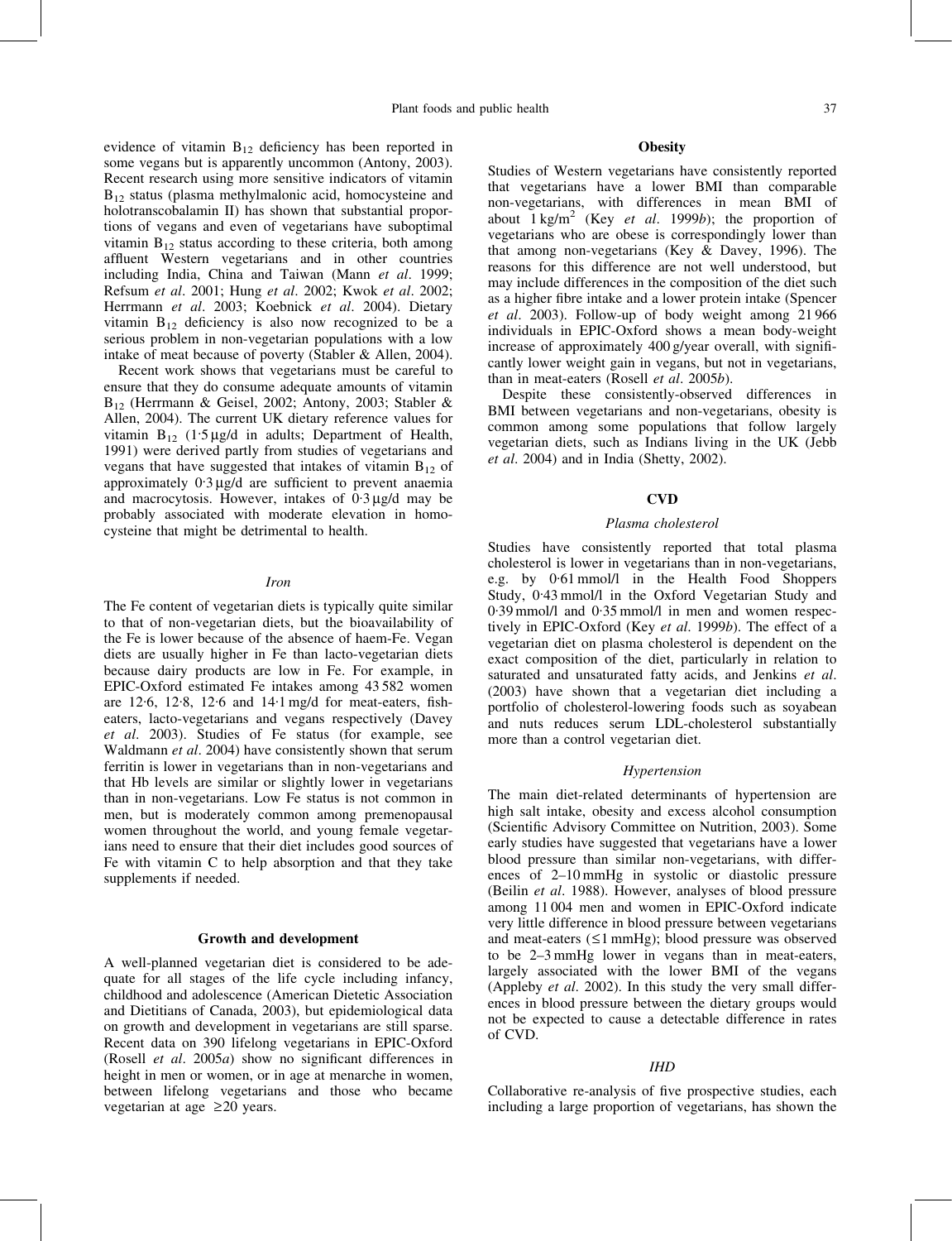mortality from IHD to be 24 (95% CI 6, 38) % lower in vegetarians than in non-vegetarians (Key et al. 1999b). Results published subsequently are similar; a death rate ratio of  $0.75$  (95% CI  $0.4$ , 1.37) in the first analysis of EPIC-Oxford (Key et al. 2003) and 0.70 (95% CI 0.41, 1. 18) in the extended follow-up of the cohort in Germany (Chang-Claude et al. 2005). In a case–control study among Indians in Bangalore the risk for myocardial infarction in vegetarians compared with non-vegetarians has been reported to be  $0.81$  (95% CI 0.46, 1.43; Pais *et al.* 1996).

Law et al. (1994) have estimated that a reduction in total serum cholesterol of 0.6 mmol/l would reduce mortality from IHD by 27%; therefore, the observed differences in cholesterol between vegetarians and non-vegetarians of approximately 0. 4 mmol/l would be expected to reduce mortality from IHD by approximately 20%. The observed difference in mortality of about 24% is therefore of the magnitude that might be predicted from the difference in serum cholesterol. The lower BMI of vegetarians would also be expected to cause a small reduction in mortality from IHD.

#### Stroke

The main known risk factor for stroke is high blood pressure. The only data on stroke mortality in vegetarians comes from the five prospective studies, pooled analysis of which shows a death rate ratio for stroke in vegetarians compared with non-vegetarians of 0.93 (95%  $\text{CI}$  0.74,  $1.17$ ; Key et al. 1999b).

# Cancer

There are few data on cancer rates in vegetarians but some information is available, particularly for colo-rectal, breast and prostate cancer.

# Colo-rectal cancer

The causes of colo-rectal cancer are not well understood but researchers agree that diet is important, and there is substantial, although not conclusive, evidence that diets high in red and processed meat are associated with a moderate increase in colo-rectal cancer risk (Key et al. 2004; Norat et al. 2005). As well as the absence of meat from their diet, some putative risk factors for colo-rectal cancer are more favourable in vegetarians than in nonvegetarians; for example, vegetarians have a lower proportion of secondary bile acids in their faeces (Reddy et al. 1998) and are less likely to have infrequent bowel movements (Sanjoaquin et al. 2004a). Studies of colorectal cancer in vegetarians have suggested that the incidence may be lower than in non-vegetarians (Fraser, 1999; Sanjoaquin et al. 2004b), but the pooled analysis of mortality among vegetarians and non-vegetarians in five cohorts shows no difference between the dietary groups (Key et al. 1999b; some of the cases in this analysis of mortality are the same individuals as in the studies of incidence of Fraser (1999) and Sanjoaquin et al. (2004b).

# Breast cancer

Most of the epidemiology of breast cancer can be explained by hormonal factors, and the only definite dietary effects on risk are obesity in post-menopausal women and alcohol. Endogenous oestrogen levels are clearly associated with breast cancer risk in postmenopausal women (Key et al. 2002), and there is some evidence that high levels of insulin-like growth factor-I may also increase risk (Renehan et al. 2004). Although studies of hormone levels in vegetarians have shown that plasma oestrogen levels are not different from those of non-vegetarians (Thomas et al. 1999), they have shown that vegans have lower plasma levels of insulin-like growth factor-I than either meat-eaters or lacto-vegetarians (Allen et al. 2002). Vegetarians, and especially vegans, often consume substantial amounts of soyabeans or foods made from soyabeans; soya foods are rich in phyto-oestrogens, which have been hypothesized to reduce breast cancer risk but research on this topic has so far been inconclusive (Peeters et al. 2003).

Studies of breast cancer incidence or mortality have not demonstrated any difference between lacto-vegetarians and non-vegetarians (Mills et al. 1989a; Rao et al. 1994; Key et al. 1999b; Dos Santos Silva et al. 2002).

# Prostate cancer

Hormones are thought to be important determinants of prostate cancer risk, but understanding of these relationships is still poor. There is some evidence that high levels of active androgens and of insulin-like growth factor-I may increase prostate cancer risk (Eaton et al. 1999; Renehan et al. 2004). No differences in androgens have been found between vegetarians and non-vegetarians but, as in women, vegan men have lower plasma levels of insulin-like growth factor-I than either meat-eaters or lacto-vegetarians (Allen et al. 2000).

Studies of prostate cancer incidence or mortality have not demonstrated any difference between lacto-vegetarians and non-vegetarians (Mills et al. 1989b; Key et al. 1999b).

# Bone health

The bone health of vegetarians has been a topic of interest for many years but few data are available. Ca intake in lacto-vegetarians is similar to that in non-vegetarians, whereas vegans usually have a substantially lower Ca intake unless they consume a lot of Ca-rich plant foods such as dark-green vegetables. It has been suggested that the absence of meat might be beneficial for bone health because of a reduced 'acid load', but whether this factor is important is controversial and overall it is not clear whether the bone health of vegetarians is better or worse than that of comparable non-vegetarians (New, 2004). Early results from EPIC-Oxford show no difference in fracture rates between vegetarians and non-vegetarians, but do show the importance of adequate Ca intake in reducing fracture risk (TJ Key, PN Appleby, EA Spencer, AW Roddam and NE Allen, unpublished results).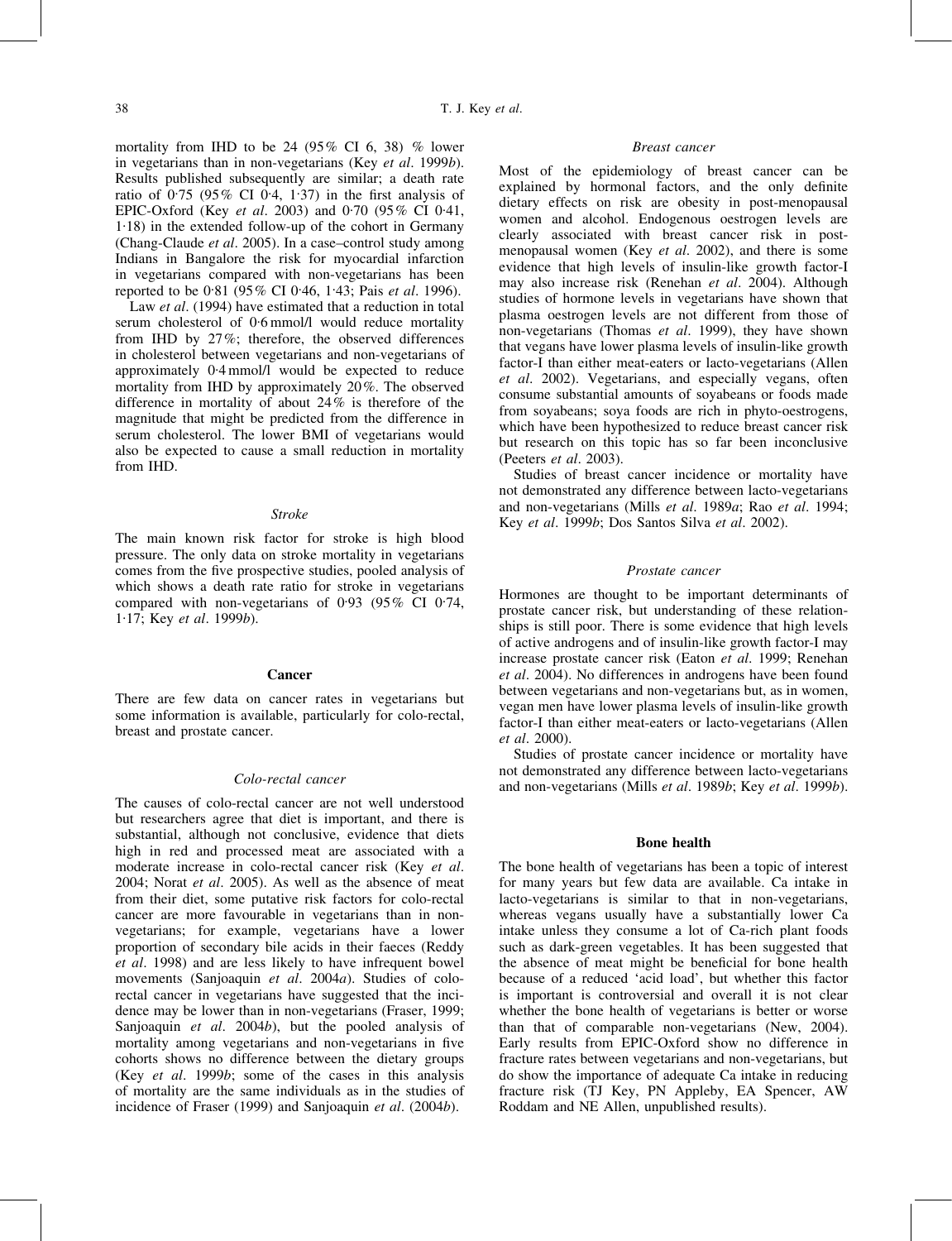# Vegetarian athletes

The question of whether vegetarianism is associated with beneficial or detrimental effects on athletic performance has been investigated in some observational studies and a few small trials (Nieman, 1999; Barr & Rideout, 2004). In general, there is little evidence that athletic performance differs much between vegetarians and non-vegetarians, as long as the diet is nutritionally adequate, but more data are needed. Particular care needs to be taken to ensure adequate Fe status, and there is some evidence that the lower muscle creatine concentration in vegetarians may reduce supramaximal exercise performance (Barr & Rideout, 2004).

#### Total mortality

Total mortality appears to be similar in vegetarians and comparable non-vegetarians; in the pooled analysis of five prospective studies the death rate ratio in vegetarians compared with non-vegetarians is  $0.95$  (95% CI  $0.82$ , 1.11; Key et al. 1999b), and a subsequent analysis in EPIC-Oxford shows a death rate ratio of  $1.05$  (95% CI 0.86, 1. 27; Key et al. 2003). Calculation of the standardized mortality ratio in the three UK cohorts shows that mortality in the vegetarians is much lower than that in the general population of England and Wales, with standardized mortality ratios (mortality rates expressed as a proportion of the national mortality rates, allowing for the effect of age; %) of 59 (95% CI 55, 63), 51 (95% CI 47, 56) and 40 (95% CI 35, 45) in the Health Food Shoppers study, the Oxford Vegetarian Study, and EPIC-Oxford respectively (Key et al. 2003). Low standardized mortality ratios are normally seen in cohort studies of volunteers, but these low values for vegetarians do demonstrate that in general terms their health is good.

## **Conclusions**

Although there are now many publications with data for vegetarians, there are not yet enough data from large studies to allow more than broad conclusions about the health effects of vegetarian diets. In Western countries the health of vegetarians appears to be good compared with national averages and similar to that of non-vegetarians with a comparable background and lifestyle. This outcome is partly because vegetarians tend to be more health conscious than average (for example, by avoiding smoking) and partly because vegetarians have reasonably healthy diets in relation to factors such as fat composition. Vegetarians have consistently been observed to have a lower mean BMI than comparable non-vegetarians. In the available studies vegetarians have been shown to have lower mortality from IHD than comparable non-vegetarians, probably because they have lower blood cholesterol. No clear differences have been shown for other major causes of death such as stroke and cancers of the colo-rectum, breast and prostate. The relatively low blood levels of insulin-like growth factor-I observed in vegans might cause a reduction in risk for cancers of the breast and

prostate, but there are no data on the risk for these cancers in vegans; the only data on cancer risk are for vegetarians, mostly lacto-vegetarians, who do not have reduced levels of insulin-like growth factor-I. Vegetarians have low levels of long-chain  $n-3$  fatty acids and often have low levels of vitamin  $B_{12}$  and raised levels of homocysteine; more research on the health effects of these differences is needed. Overall, the health of vegetarians appears to be good, but as with all dietary patterns care is needed to ensure that the diet is as nutritious and well-balanced as possible according to current understanding.

# References

- Allen NE, Appleby PN, Davey GK, Kaaks R, Rinaldi S & Key TJ (2002) The associations of diet with serum insulin-like growth factor I and its main binding proteins in 292 women meat-eaters, vegetarians, and vegans. Cancer Epidemiology, Biomarkers & Prevention 11, 1441–1448.
- Allen NE, Appleby PN, Davey GK & Key TJ (2000) Hormones and diet: low insulin-like growth factor-I but normal bioavailable androgens in vegan men. British Journal of Cancer 83, 95–97.
- American Dietetic Association and Dietitians of Canada (2003) Position of the American Dietetic Association and Dietitians of Canada: Vegetarian diets. Journal of the American Dietetic Association 103, 748–765.
- Antony AC (2003) Vegetarianism and vitamin B-12 (cobalamin) deficiency. American Journal of Clinical Nutrition 78, 3–6.
- Appleby PN, Davey GK & Key TJ (2002) Hypertension and blood pressure among meat eaters, fish eaters, vegetarians and vegans in EPIC-Oxford. Public Health Nutrition 5, 645–654.
- Armstrong BK, Davis RE, Nicol DJ, van Merwyk AJ & Larnwood CJ (1974) Hematological, vitamin B-12 and folate studies on seventh-day Adventist vegetarians. American Journal of Clinical Nutrition 27, 712-718.
- Barr SI & Rideout CA (2004) Nutritional considerations for vegetarian athletes. Nutrition 20, 696–703.
- Beilin LJ, Rouse IL, Armstrong BK, Margetts BM & Vandongen R (1988) Vegetarian diet and blood pressure levels: incidental or causal association? American Journal of Clinical Nutrition 48, 806–810.
- Chang-Claude J, Hermann S, Eilber U & Steindorf K (2005) Lifestyle determinants and mortality in German vegetarians and health-conscious persons: results of a 21-year follow-up. Cancer Epidemiology, Biomarkers & Prevention 14, 963–968.
- Dagnelie PC (1997) Some algae are potentially adequate sources of vitamin B-12 for vegans. Journal of Nutrition 127, 379.
- Dagnelie PC, van Staveren WA & van den Berg H (1991) Vitamin B-12 from algae appears not to be bioavailable. American Journal of Clinical Nutrition 53, 695–697.
- Davey GK, Spencer EA, Appleby PN, Allen NE, Knox KH & Key TJ (2003) EPIC-Oxford: lifestyle characteristics and nutrient intakes in a cohort of 33 883 meat-eaters and 31 546 non meat-eaters in the UK. Public Health Nutrition 6, 259–269.
- Davis BC & Kris-Etherton PM (2003) Achieving optimal essential fatty acid status in vegetarians: current knowledge and practical implications. American Journal of Clinical Nutrition 78, Suppl., 640S–646S.
- Department of Health (1991) Dietary Reference Values for Food Energy and Nutrients for the United Kingdom. Report on Health and Social Subjects no. 41. London: H. M. Stationery Office.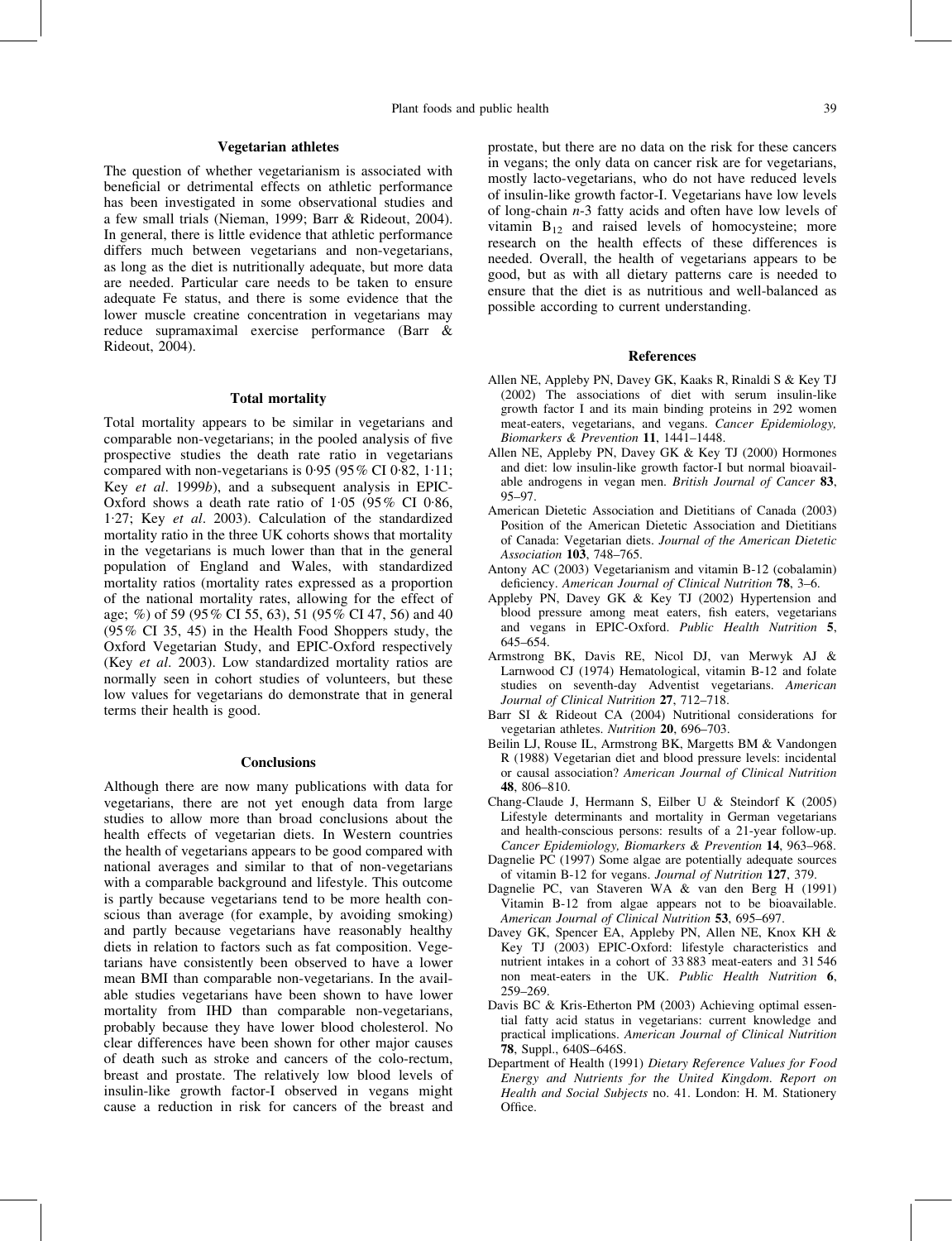- Dos Santos Silva I, Mangtani P, McCormack V, Bhakta D, Sevak L & McMichael AJ (2002) Lifelong vegetarianism and risk of breast cancer: a population-based case-control study among South Asian migrant women living in England. International Journal of Cancer 99, 238–244.
- Eaton NE, Reeves GK, Appleby PN & Key TJ (1999) Endogenous sex hormones and prostate cancer: a quantitative review of prospective studies. British Journal of Cancer 80, 930–934.
- Fraser GE (1999) Associations between diet and cancer, ischemic heart disease, and all-cause mortality in non-Hispanic white California Seventh-day Adventists. American Journal of Clinical Nutrition 70, Suppl., 532S–538S.
- Henderson L, Gregory J & Swan G (2002) National Diet and Nutrition Survey: Adults Aged 19 to 64 Years. vol. 1: Types and Quantities of Foods Consumed. London: The Stationery Office.
- Herbert V (1988) Vitamin B-12: plant sources, requirements, and assay. American Journal of Clinical Nutrition 48, Suppl., 852–858.
- Herrmann W & Geisel J (2002) Vegetarian lifestyle and monitoring of vitamin B-12 status. Clinica Chimica Acta 326, 47–59.
- Herrmann W, Schorr H, Obeid R & Geisel J (2003) Vitamin B-12 status, particularly holotranscobalamin II and methylmalonic acid concentrations, and hyperhomocysteinemia in vegetarians. American Journal of Clinical Nutrition 78, 131–136.
- Hung CJ, Huang PC, Lu SC, Li YH, Huang HB, Lin BF, Chang SJ & Chou HF (2002) Plasma homocysteine levels in Taiwanese vegetarians are higher than those of omnivores. Journal of Nutrition 132, 152–158.
- International Vegetarian Union (2005) 37th IVU World Vegetarian Congress Goa, India, September 10–16, 2006. Healthy Lifestyle – Vegetarian Way! http://www.ivu.org/congress/ 2006/whyindia.html (accessed June 2005).
- Jebb SA, Rennie KL & Cole TJ (2004) Prevalence of overweight and obesity among young people in Great Britain. Public Health Nutrition 7, 461–465.
- Jenkins DJ, Kendall CW, Marchie A, Faulkner DA, Wong JM, de Souza R et al. (2003) Effects of a dietary portfolio of cholesterol-lowering foods vs lovastatin on serum lipids and C-reactive protein. Journal of the American Medical Association 290, 502–510.
- Key T, Appleby P, Barnes I & Reeves G (2002) Endogenous sex hormones and breast cancer in postmenopausal women: reanalysis of nine prospective studies. Journal of the National Cancer Institute 94, 606–616.
- Key T & Davey G (1996) Prevalence of obesity is low in people who do not eat meat. British Medical Journal 313, 816–817.
- Key TJ, Appleby PN, Davey GK, Allen NE, Spencer EA & Travis RC (2003) Mortality in British vegetarians: review and preliminary results from EPIC-Oxford. American Journal of Clinical Nutrition 78, Suppl., 533S–538S.
- Key TJ, Davey GK & Appleby PN (1999a) Health benefits of a vegetarian diet. Proceedings of the Nutrition Society 58, 271–275.
- Key TJ, Fraser GE, Thorogood M, Appleby PN, Beral V, Reeves G et al. (1999b) Mortality in vegetarians and nonvegetarians: detailed findings from a collaborative analysis of 5 prospective studies. American Journal of Clinical Nutrition 70, Suppl., 516S–524S.
- Key TJ, Schatzkin A, Willett WC, Allen NE, Spencer EA & Travis RC (2004) Diet, nutrition and the prevention of cancer. Public Health Nutrition 7, 187–200.
- Koebnick C, Hoffmann I, Dagnelie PC, Heins UA, Wickramasinghe SN, Ratnayaka ID, Gruendel S, Lindemans J & Leitzmann C (2004) Long-term ovo-lacto vegetarian diet

impairs vitamin B-12 status in pregnant women. Journal of Nutrition 134, 3319–3326.

- Kwok T, Cheng G, Woo J, Lai WK & Pang CP (2002) Independent effect of vitamin B12 deficiency on hematological status in older Chinese vegetarian women. American Journal of Hematology 70, 186–190.
- Law MR, Wald NJ, Wu T, Hackshaw A & Bailey A (1994) Systematic underestimation of association between serum cholesterol concentration and ischaemic heart disease in observational studies: data from the BUPA study. British Medical Journal 308, 363–366.
- Mann NJ, Li D, Sinclair AJ, Dudman NP, Guo XW, Elsworth GR, Wilson AK & Kelly FD (1999) The effect of diet on plasma homocysteine concentrations in healthy male subjects. European Journal of Clinical Nutrition 53, 895–899.
- Mezzano D, Kosiel K, Martinez C, Cuevas A, Panes O, Aranda E, Strobel P, Perez DD, Pereira J, Rozowski J & Leighton F (2000) Cardiovascular risk factors in vegetarians. Normalization of hyperhomocysteinemia with vitamin B(12) and reduction of platelet aggregation with n-3 fatty acids. Thrombosis Research 100, 153–160.
- Mills PK, Beeson WL, Phillips RL & Fraser GE (1989a) Dietary habits and breast cancer incidence among Seventh-day Adventists. Cancer 64, 582–590.
- Mills PK, Beeson WL, Phillips RL & Fraser GE (1989b) Cohort study of diet, lifestyle, and prostate cancer in Adventist men. Cancer 64, 598–604.
- New SA (2004) Do vegetarians have a normal bone mass? Osteoporosis International 15, 679–688.
- Nieman DC (1999) Physical fitness and vegetarian diets: is there a relation? American Journal of Clinical Nutrition 70, Suppl., 570S–575S.
- Norat T, Bingham S, Ferrari P, Slimani N, Jenab M, Mazuir M et al. (2005) Meat, fish, and colorectal cancer risk: the European Prospective Investigation into Cancer and Nutrition. Journal of the National Cancer Institute 97, 906– 916.
- Pais P, Pogue J, Gerstein H, Zachariah E, Savitha D, Jayprakash S, Nayak PR & Yusuf S (1996) Risk factors for acute myocardial infarction in Indians: a case-control study. Lancet 348, 358–363.
- Peeters PH, Keinan-Boker L, van der Schouw YT & Grobbee DB (2003) Phytoestrogens and breast cancer risk. Review of the epidemiological evidence. Breast Cancer Research and Treatment 77, 171–183.
- Rao DN, Ganesh B & Desai PB (1994) Role of reproductive factors in breast cancer in a low-risk area: a case-control study. British Journal of Cancer 70, 129–132.
- Reddy S, Sanders TA, Owen RW & Thompson MH (1998) Faecal pH, bile acid and sterol concentrations in premenopausal Indian and white vegetarians compared with white omnivores. British Journal of Nutrition 79, 495–500.
- Refsum H, Yajnik CS, Gadkari M, Schneede J, Vollset SE, Orning L, Guttormsen AB, Joglekar A, Sayyad MG, Ulvik A & Ueland PM (2001) Hyperhomocysteinemia and elevated methylmalonic acid indicate a high prevalence of cobalamin deficiency in Asian Indians. American Journal of Clinical Nutrition 74, 233–241.
- Renehan AG, Zwahlen M, Minder C, O'Dwyer ST, Shalet SM & Egger M (2004) Insulin-like growth factor (IGF)-I, IGF binding protein-3, and cancer risk: systematic review and meta-regression analysis. Lancet 363, 346–353.
- Rosell M, Appleby P & Key T (2005a) Height, age at menarche, body weight, and body mass index in life-long vegetarians. Public Health Nutrition 8, 870–878.
- Rosell M, Appleby P, Spencer E & Key T (2005b) Weight gain over 5 years in 21 966 meat-eating, fish-eating, vegetarian and